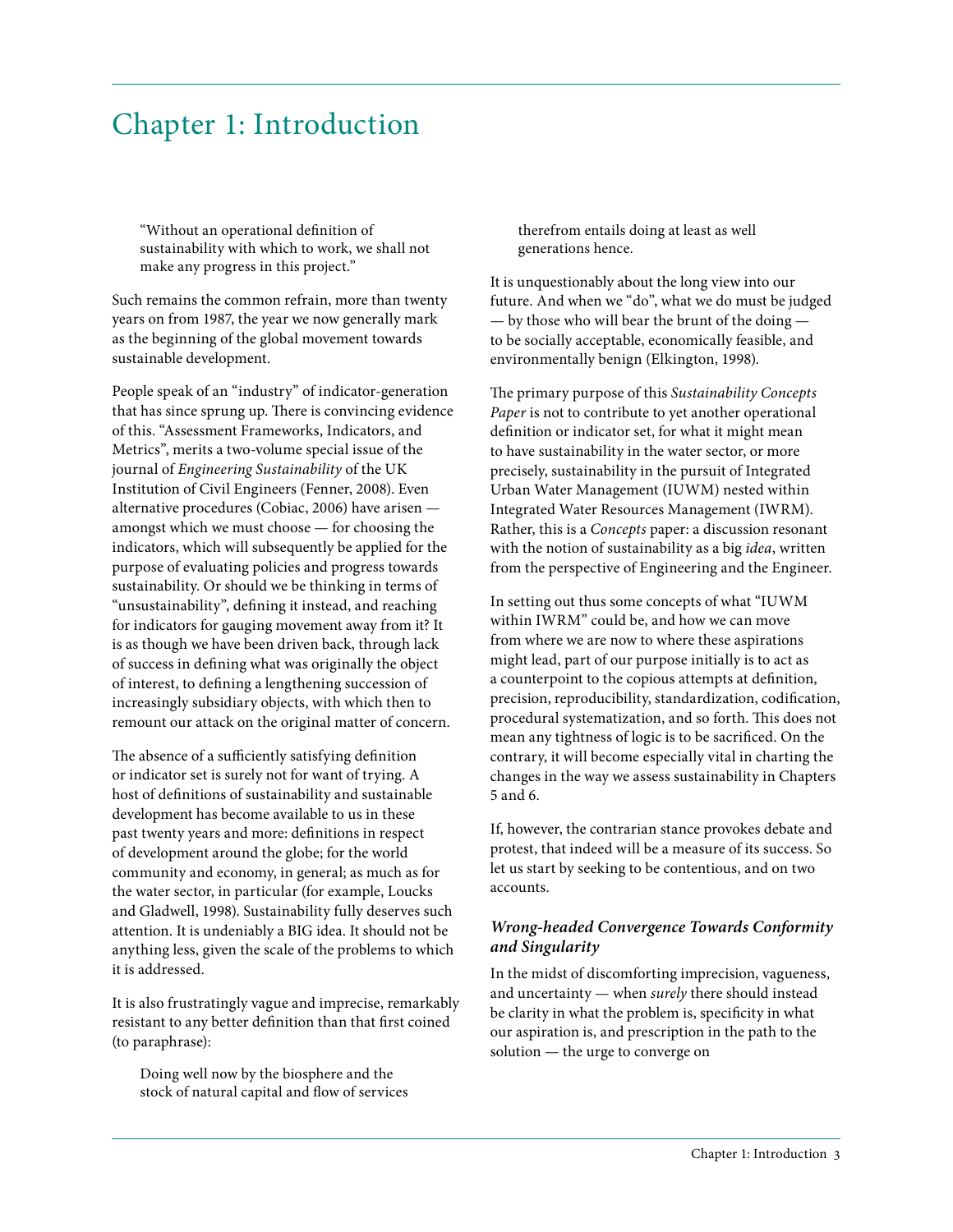#### **"Getting it right; finding** *the* **unique solution; hence moving measurably forward"**

can become almost overwhelming. It should be resisted, of course! William Rees, co-author of the ecological footprint, has berated the successful LEED program for promoting green buildings with the following words (Rees, 2009):

Consistent with Heidegger's lament, the LEED programme has been accepted uncritically (i.e., almost thoughtlessly) as a sustainability solution with little consideration to whether it is actually addressing the fundamental problem of global overshoot and rarely any adjustment to vastly differing local conditions and requirements.

LEED is a reform at the margin that would deliver a more energy- and material-efficient version of the otherwise status quo.

Once was the time when we could indeed have imagined there was just *one* way of becoming less unsustainable in the water sector, a seeming singularity. This was more apparent than real, however. For it depended upon listening to but one of the several players on the global water scene, each of whom tended to assert that it — and it alone — possessed *the* "answer" to becoming sustainable. Given the crowded field of many such players, what one was actually witnessing was more the advocacy of a plurality, if not plethora, of seeming certitudes, even mutually contradictory certitudes (Thompson, 1985).<sup>1</sup>

Engineering education perhaps unwittingly aids and abets the urge towards the singularities of conformity, with all its protocols, procedures, standards, codes of practice, and the like. This we fully appreciate and respect. It has to do with minimizing the risk of failure. But what might constitute "failure" in the context of engineering for sustainable development? Should students of Engineering, like those of History or Philosophy, be taught that there is more than one school of thought; more than one basic style of building a water purification plant, for example; more than a single set of fundamental principles — to be

very provocative — for that particular branch of engineering design?

We should not be surprised by there being disagreement over the essential matter of this *Paper*. The plurality of schools of thought on the nature of that essence, moreover, can surely be held to be valid at one and the same time. The approaches of both Ashley *et al* (200) and Starkl *et al* (2009) have been lauded: as recipients of the Award for Excellence in achieving theoretical progress in Sustainability in the Water Sector (inaugurated by the International Water Association (IWA) in 2008). The one (Ashley *et al*, 2008) acknowledges (but largely dismisses) the other's refutation of generic criteria for assessing sustainability, for they (Starkl *et al*, 2009) argue thus:

In implementing such ambitious policies, one needs to distinguish case sensitive objectives (they are to be defined for each problem, depending upon the applicable regulations) from generic ones (they are prescribed for all cases). The solidification of case sensitive objectives gives the local decision-makers (developers, planners, authorities) a certain amount of autonomy. However, it may introduce uncertainty (court appeals, project delays, cost excesses), where different persons think about the same issue in different ways. ... This form of case sensitivity barely matters for the objectives of class A (cost minimization) [subject to the constraints of environmental regulations], it may matter for B1 [seek an environmentally best alternative in the case of similar costs of the alternatives], and it is highly relevant to B2 (optimization of ecological efficiency) and C (maximization of overall benefits) [in the context of sustainability].

The deeper one delves into what it may mean to become less unsustainable, the more the disagreement matters. Counter-intuitively, disagreement and conflict might matter in ways that (up to a point) are to be constructively harnessed.

Plurality of perspective reigns supreme. There is no simplicity to be wrung from an irreducible complexity.

How then should we proceed in the absence of a shared, consensual, singular, complete definition of a "sustainable IUWM within IWRM", especially when achieving such singularity and conformity runs against

 $^{\rm 1}~$  This jostling for position may yet apply. In their recent theoretical exploration of global governance for water, Pahl-Wostl *et al* (2008), contend that "[t]he various global initiatives developed to date appear to compete for influence rather than move toward coordination".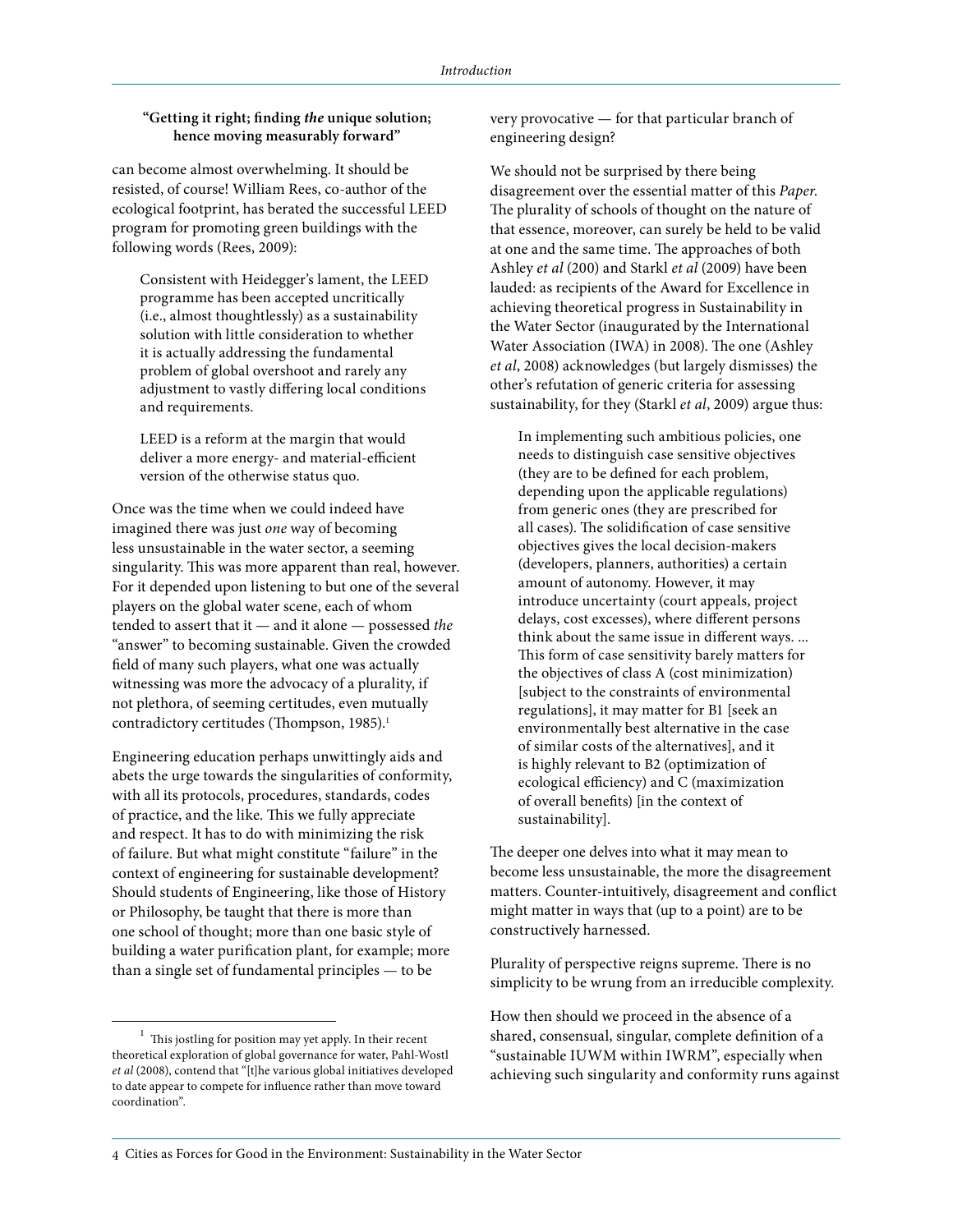the deep grain of the mind-boggling cultural diversity so evident around the world?

## *The Essential Long View: Conspicuous By Its Absence*

Sustainability is nothing, if it is not about taking the long view and being mindful of what will, what might, and what must, change from one generation to the next. We have to look up from our day-to-day routine — each day — to recall and re-shape the vision of sustainability. And there can be no question: the world in so many places needs now, not tomorrow, the engineered infrastructures for providing life-giving potable water and health-preserving sanitation. Yet those infrastructures must just as much be conceived of as a first step along a path evolving towards greater sustainability a generation hence.

All too often, the long view is conspicuous by its absence from many discussions with "Sustainability" prominent in their titles. Either that, or the sheer urgency arising from looking back at an enduring, unmet historic need — provision of safe water and sanitation for all — may induce myopia when looking in the other direction, towards the distant future.

How too then should we proceed when adoption of the very long view is the one *distinguishing* — if not *defining*! — feature of being less unsustainable, not least when Society's views on what constitutes a "good thing" are bound to change, and change substantially? For all their current command of the global attention, sustainability and sustainable development will themselves just as surely be swept away in due course by the next yet better "solution".

We acknowledge then that we are proceeding in the spirit of "Always Learning; Never Getting it Right". Change is the only constant in life.

## *Forward in the Face of Vagueness*

This *Concepts Paper* is therefore about setting out a framework for thoughtful guidance of actions today in respect of achieving less unsustainable forms of IUWM within IWRM, without our losing sight of the inter-generational consequences of these actions. And it is just as much about preparing this philosophical framework itself for change and evolution — a few years from now — as we continue to learn from our everyday actions.

Nor can what is to be said be confined and packaged merely as succinctly expressed insights, although it can in the end be tabulated cryptically, as a set of line items within the context of Triple Bottom Line (TBL) accounting (Elkington, 1998). Instead, the reader will be confronted with a lengthy discourse, in which insights and messages are intricately interwoven, if not densely entangled, at several levels of interpretation.<sup>2</sup> What is to be said, moreover, must necessarily be written from one perspective, i.e., one particular disciplinary perspective, given which this *Paper* is bound to be biased, inadequate, and quite incomplete in the face of the massively multi-disciplinary nature of sustainability and its framing around the Triple Bottom Line.

We shall set out in Chapter 2, therefore, a challenge and a vision. These are motivated by a metaphor, of the city as a "large animal grazing in its pasture" (Rees and Wackernagel, 1996). They are conditioned upon some of the relevant history of the past century, especially the two decades since the 1980s. Above all, they are perhaps uncommon, even preposterous, in their intent: of re-engineering urban water infrastructure so as to make the city a force for good in its watershed (Beck *et al*, 2010a). This challenge and vision could even come to be viewed as yet another contrarian element of this *Paper.* They are essential, however, in keeping our discussion focused, as it threads its way through the labyrinth of the three bottom lines in Chapter 3: first, of {social legitimacy}, wherein plurality of perspective is everywhere to be found (and faced); second, of {economic feasibility}, with its high-minded principles unmistakably cast within the long view; and third, of {environmental benignity}, throughout which our

 $^{\rm 2}$  In defense of this, and in spite of one's best endeavors, over several years and through several drafts, the present lengthy text is not entirely out of line with other similar documents, such as the highly influential report of the Global Water Partnership on Integrated Water Resources Management (GWP, 2000a) and the SIWI-IWMI (2004) policy-position paper *More Nutrition Per Drop*. Here too, in this footnote, I — the author; the "one" cited in the previous sentence — should address an issue of style. I shall occasionally resort to such use of the first-person singular (I), when I want to make a personal attribution especially clear. "The author" sounds stiff, impersonal, and perhaps out of keeping with the contemporary idiom. Otherwise, I tend to write as "we", a form I like because of its hint of gathering the reader with me into some joint endeavor.